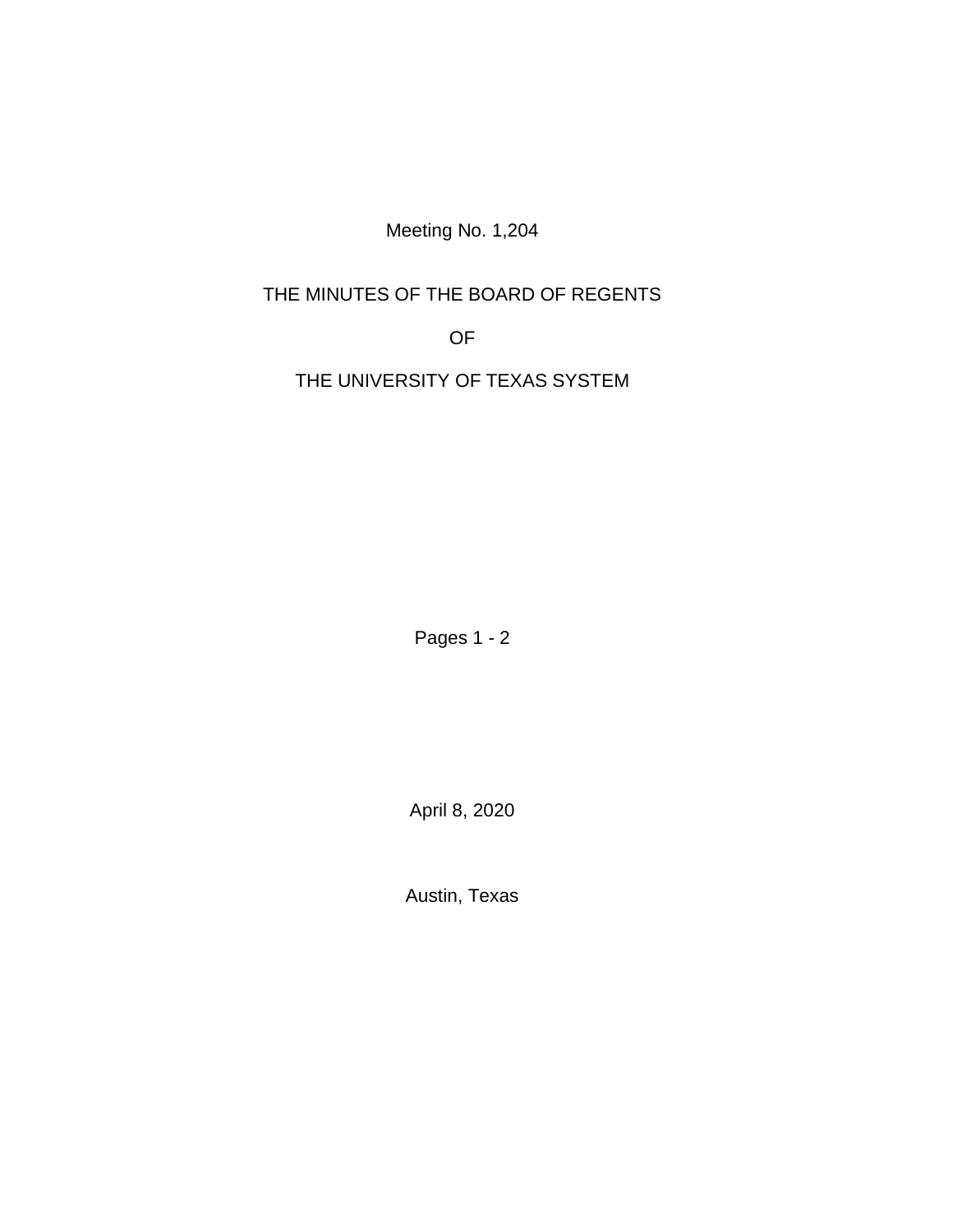## MEETING NO. 1,204

WEDNESDAY, APRIL 8, 2020.--The members of the Board of Regents of The University of Texas System convened a special called meeting at 1:30 p.m. via telephone conference call as authorized by Governor Abbott in response to the ongoing COVID-29 global pandemic on Wednesday, April 8, 2020, with the following participation:

ATTENDANCE.--

Present Chairman Eltife Vice Chairman Longoria Vice Chairman Weaver Regent Beck Regent Crain Regent Hicks Regent Jiles Regent Perez Regent Warren Regent Dominguez, Student Regent, nonvoting

In accordance with a notice being duly posted with the Secretary of State and there being a quorum present on the telephone, Chairman Eltife called the meeting to order in Open Session.

RECESS TO EXECUTIVE SESSION.--At 1:31 p.m., the Board recessed to Executive Session, pursuant to *Texas Government Code* Sections 551.071, 551.073, and 551.074 to consider the matters listed on the Executive Session agenda.

RECONVENE THE BOARD IN OPEN SESSION TO CONSIDER ACTION, IF ANY, ON EXECUTIVE SESSION ITEMS.--The Board reconvened in Open Session at 1:57 p.m. to consider action on the following items.

1a. U. T. System Academic Institutions: Discussion and appropriate action regarding proposed negotiated gifts, including potential naming features

No action was taken on this item.

1b. **U. T. System Health Institutions: Discussion and appropriate action regarding** proposed negotiated gifts, including potential naming features

Vice Chairman Weaver made the following motion: